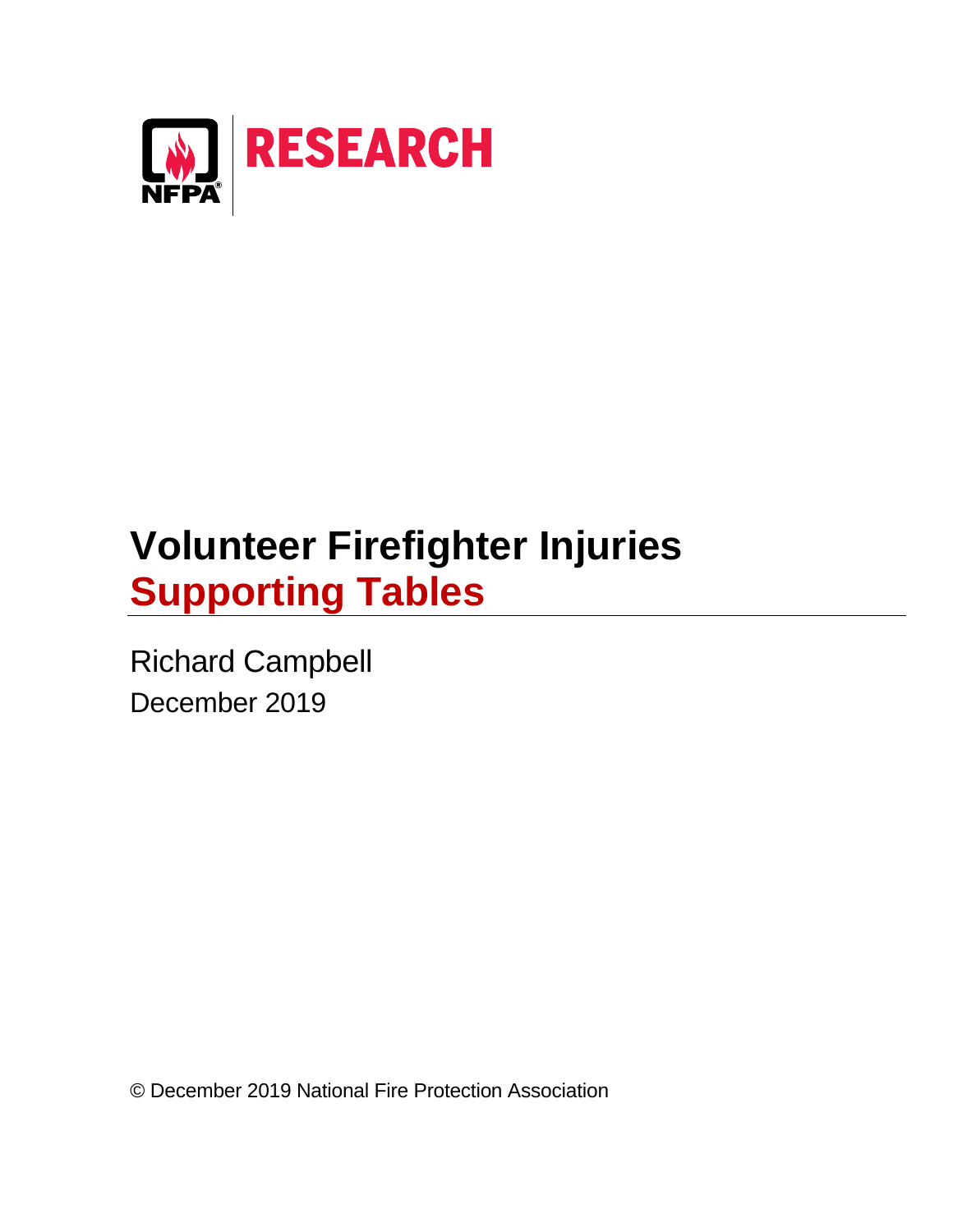# **Volunteer Firefighter Injuries: Supporting Tables**

The tables in this document are a companion to the report of the same name. The tables show estimates of 2013–2017 annual averages. These estimates were derived from the US Fire Administration's [National Fire Incident Reporting System \(NFIRS\)](https://www.usfa.fema.gov/data/nfirs/) and the NFPA annual fire department experience survey, and they include proportional shares of unknown or missing data.

NFIRS is a voluntary system by which participating fire departments report detailed factors about the fires to which they respond. Roughly two-thirds of US fire departments participate, although not all of these departments provide data every year. Fires reported to federal or state fire departments or industrial fire brigades are not included in these estimates. For more information about NFIRS visit [www.nfirs.fema.gov.](http://www.nfirs.fema.gov/)

## **NFPA's fire department experience survey provides estimates of the big picture.**

Each year, NFPA conducts an annual survey of fire departments that enables us to capture a summary of fire department experience on a larger scale. Surveys are sent to all municipal departments protecting populations of 50,000 or more and a random sample, stratified by community size, of the smaller departments. Typically, roughly 3,000 surveys are returned, representing about one of every ten US municipal fire departments and about one third of the US population.

## **Projecting NFIRS to National Estimates**

As noted, NFIRS is a voluntary system. Different states and jurisdictions have different reporting requirements and practices. Participation rates in NFIRS are not necessarily uniform across regions and community sizes, which are factors correlated with frequency and severity of fires. This means NFIRS may be susceptible to systematic biases. No one at present can quantify the size of these deviations from the ideal, representative sample, so no one can say with confidence that they are or are not serious problems. But there is enough reason for concern that a second database — the NFPA survey — is needed to project NFIRS to national estimates and to project different parts of NFIRS separately. This multiple calibration approach makes use of the annual NFPA survey where its statistical design advantages are strongest.

In this report, unknown data was assumed to have the same proportional distribution as the distribution where the data was known. The "Other" categories include cases specifically coded as "other" and cases coded in specific categories but with very low frequency. Note that the number of firefighter fireground injuries has been rounded to the nearest ten, and percentages are rounded to the nearest whole percent. Totals in tables may not equal sums due to rounding.

This update for 2013–2017 includes injuries that occurred at all fires (incident type 110-171), at the fireground (where injury occurred codes 5 and 6), and severity of injury (1 to 5). Except where otherwise noted, all tables are based on fireground injuries that occurred at all fires. The national annual estimates of firefighter injuries were weighted for the individual years using total fireground injuries from the annual NFPA Fire Experience Survey.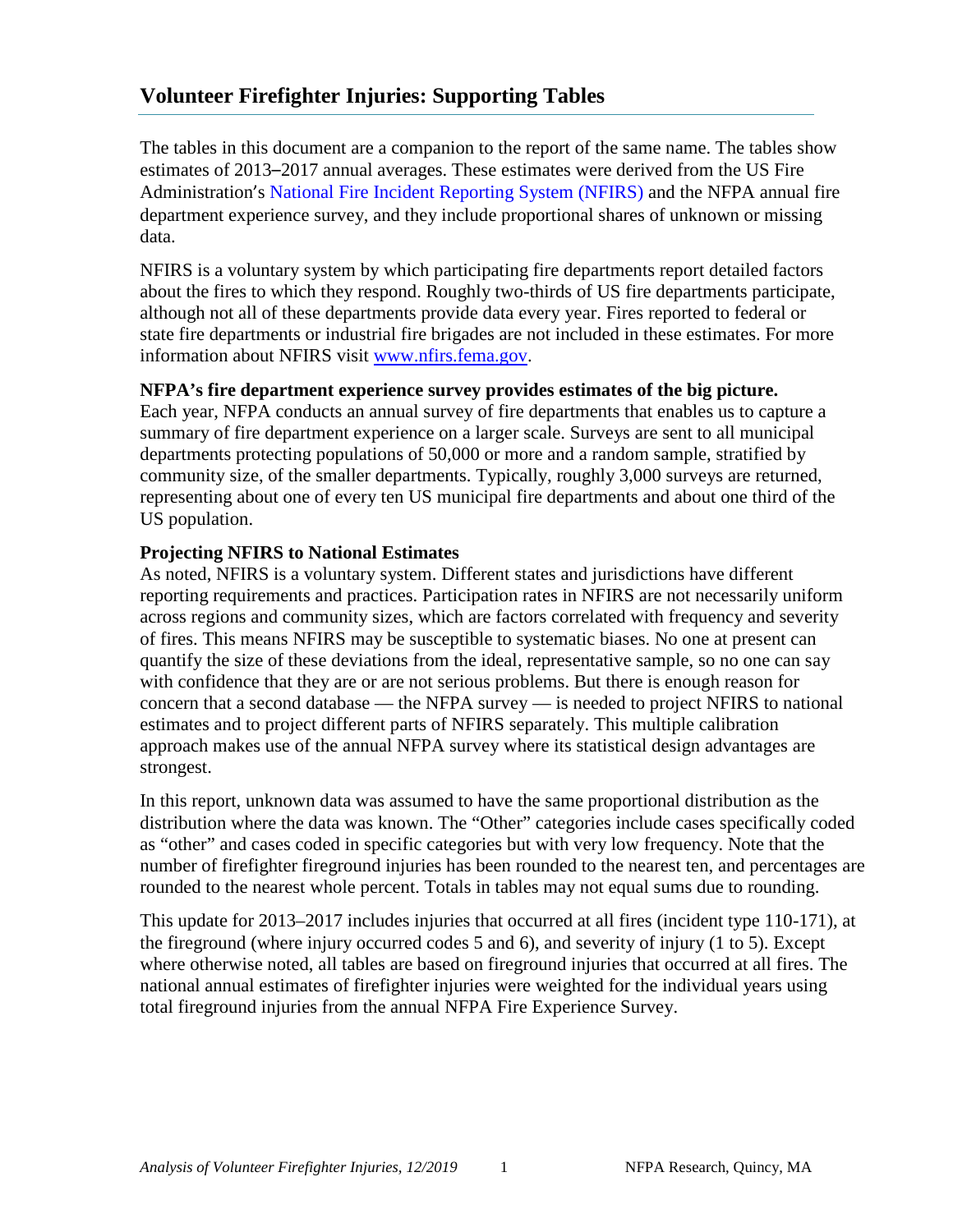# **List of Tables**

| <b>Table</b> | <b>Volunteer Firefighters by:</b> | Page |
|--------------|-----------------------------------|------|
| Table 1.     | Month                             | 3    |
| Table 2.     | Day of week                       | 3    |
| Table 3.     | Time of day                       | 4    |
| Table 4.     | Age                               | 5    |
| Table 5.     | Gender                            | 5    |
| Table 6.     | Type of incident                  | 5    |
| Table 7.     | Property use                      | 6    |
| Table 8.     | General location                  | 6    |
| Table 9.     | Specific location                 | 7    |
| Table 10.    | Severity of injury                | 7    |
| Table 11.    | Cause of injury                   | 8    |
| Table 12.    | Activity when injured             | 9    |
| Table 13.    | Primary symptom                   | 10   |
| Table 14.    | Primary body part                 | 11   |
| Table 15.    | Injury factor                     | 13   |

### **Acknowledgements**

The National Fire Protection Association thanks all the fire departments and state fire authorities who participate in the NFIRS and the annual NFPA Fire Experience Survey. These firefighters are the original sources of the detailed data that make this analysis possible. Their contributions allow us to estimate the size of the fire problem.

We are also grateful to the US Fire Administration for its work in developing, coordinating, and maintaining NFIRS.

To learn more about research at NFPA visit [www.nfpa.org/research.](http://www.nfpa.org/research) Email: [research@nfpa.org](mailto:research@nfpa.org)

NFPA Index# 1658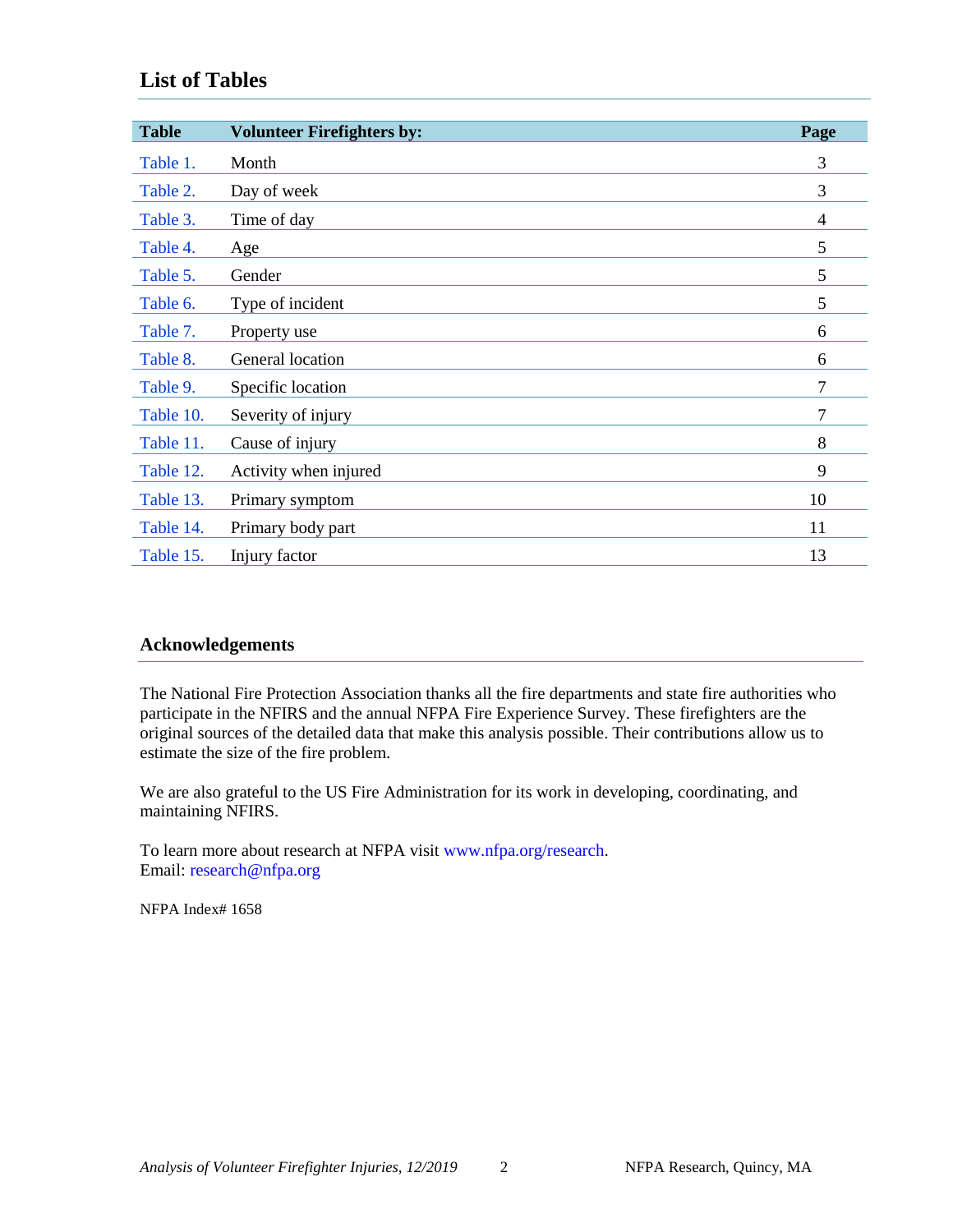#### <span id="page-3-0"></span>**Table 1. Volunteer Firefighter Fireground Injuries by Month 2013–2017 Annual Averages**

| <b>Month</b> |       | <b>Firefighter Injuries</b> |
|--------------|-------|-----------------------------|
|              |       |                             |
| January      | 580   | $(11\%)$                    |
| February     | 520   | $(10\%)$                    |
| March        | 500   | (9%)                        |
| April        | 460   | (9%)                        |
| May          | 390   | (7%)                        |
| June         | 380   | (7%)                        |
| July         | 590   | $(11\%)$                    |
| August       | 420   | (8%)                        |
| September    | 350   | (7%)                        |
| October      | 310   | (6%)                        |
| November     | 400   | (8%)                        |
| December     | 420   | $(8\%)$                     |
|              |       |                             |
| Total        | 5,330 | $(100\%)$                   |

Source: NFIRS 5.0 and NFPA Fire Experience Survey

#### **Table 2. Volunteer Firefighter Fireground Injuries by Day of Week 2013–2017 Annual Averages**

| Day of Week | <b>Firefighter Injuries</b> |        |
|-------------|-----------------------------|--------|
|             |                             |        |
| Sunday      | 900                         | (17%)  |
| Monday      | 700                         | (13%)  |
| Tuesday     | 710                         | (13%)  |
| Wednesday   | 710                         | (13%)  |
| Thursday    | 710                         | (13%)  |
| Friday      | 720                         | (13%)  |
| Saturday    | 880                         | (16%)  |
|             |                             |        |
| Total       | 5,330                       | (100%) |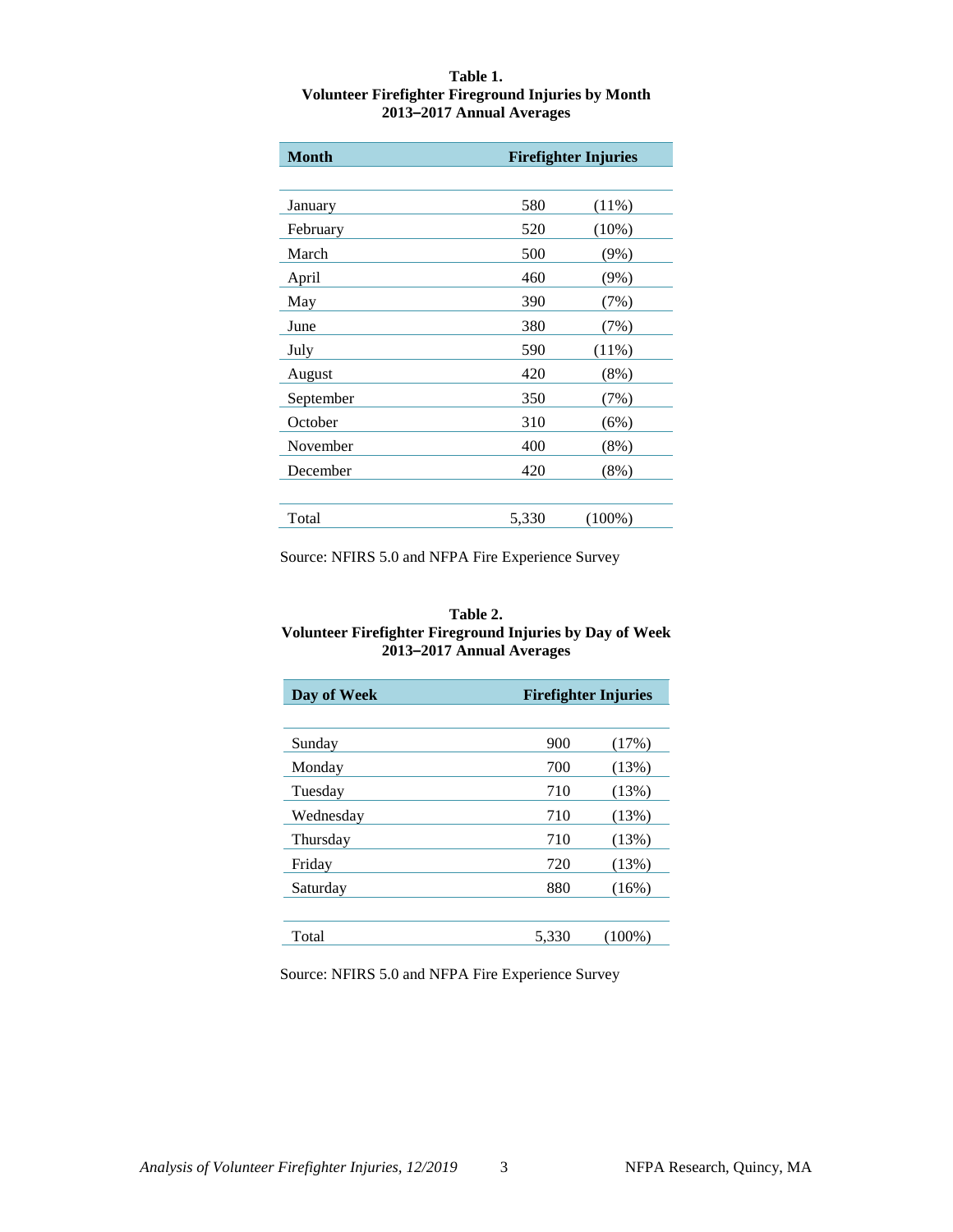#### <span id="page-4-0"></span>**Table 3. Volunteer Firefighter Fireground Injuries by Time of Day 2013–2017 Annual Averages**

| <b>Time of Day</b>  | <b>Firefighter Injuries</b> |           |
|---------------------|-----------------------------|-----------|
|                     |                             |           |
| Midnight-12:59 a.m. | 210                         | (4%)      |
| 1:00-1:59 a.m.      | 140                         | (3%)      |
| $2:00-2:59$ a.m.    | 190                         | (4%)      |
| 3:00-3:59 a.m.      | 180                         | (3%)      |
| $4:00-4:59$ a.m.    | 150                         | (3%)      |
| $5:00-5:59$ a.m.    | 160                         | (3%)      |
| $6:00-6:59$ a.m.    | 160                         | (3%)      |
| 7:00-7:59 a.m.      | 120                         | (2%)      |
| 8:00-8:59 a.m.      | 120                         | $(2\%)$   |
| 9:00-9:59 a.m.      | 120                         | (2%)      |
| $10:00-10:59$ a.m.  | 190                         | (4%)      |
| 11:00-11:59 a.m.    | 200                         | (4%)      |
| 12:00-12:59 p.m.    | 240                         | (5%)      |
| $1:00-1:59$ p.m.    | 310                         | (6%)      |
| 2:00-2:59 p.m.      | 340                         | (6%)      |
| 3:00-3:59 p.m.      | 330                         | (6%)      |
| 4:00-4:59 p.m.      | 320                         | (6%)      |
| 5:00-5:59 p.m.      | 340                         | (6%)      |
| 6:00-6:59 p.m.      | 280                         | (5%)      |
| 7:00-7:59 p.m.      | 280                         | (5%)      |
| 8:00-8:59 p.m.      | 320                         | (6%)      |
| $9:00-9:59$ p.m.    | 200                         | (4%)      |
| 10:00-10:59 p.m.    | 230                         | (4%)      |
| 11:00-11:59 p.m.    | 190                         | (4%)      |
|                     |                             |           |
| Total               | 5,330                       | $(100\%)$ |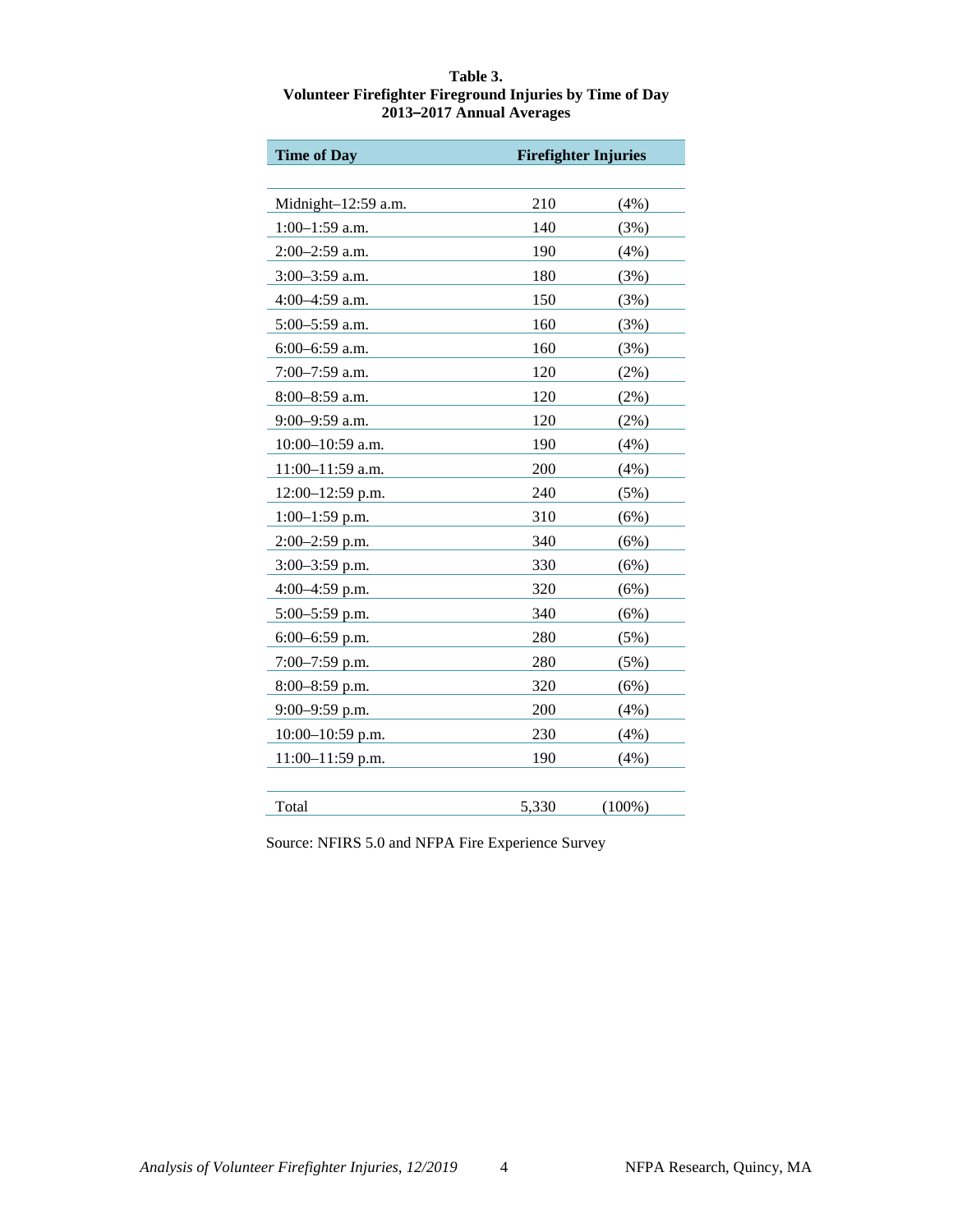#### **Table 4. Volunteer Firefighter Fireground Injuries by Age 2013–2017 Annual Averages**

<span id="page-5-0"></span>

| <b>Firefighter Injuries</b><br>Age |       |         |
|------------------------------------|-------|---------|
|                                    |       |         |
| Less than 20 years                 | 390   | (7%)    |
| 20 to 29 years                     | 1,880 | (35%)   |
| 30 to 39 years                     | 1,160 | (22%)   |
| 40 to 49 years                     | 920   | (17%)   |
| 50 to 59 years                     | 640   | (12%)   |
| 60 to 69 years                     | 270   | (5%)    |
| 70 years and older                 | 80    | $(1\%)$ |
|                                    |       |         |
| m. 1                               | 5.222 | (1000)  |

Total 5,330 (100%) Source: NFIRS 5.0 and NFPA Fire Experience Survey

#### **Table 5. Volunteer Firefighter Fireground Injuries by Gender 2013–2017 Annual Averages**

| <b>Gender</b>                                                       |       | <b>Firefighter Injuries</b> |  |  |
|---------------------------------------------------------------------|-------|-----------------------------|--|--|
|                                                                     |       |                             |  |  |
| Male                                                                | 4,960 | (93%)                       |  |  |
| Female                                                              | 370   | (7%)                        |  |  |
|                                                                     |       |                             |  |  |
| Total                                                               | 5,330 | $(100\%)$                   |  |  |
| $Source \cdot NFIRST \leq 6$ and $NFP\Delta$ Fire Experience Survey |       |                             |  |  |

Source: NFIRS 5.0 and NFPA Fire Experience Survey

#### **Table 6. Volunteer Firefighter Fireground Injuries by Type of Incident 2013–2017 Annual Averages**

| <b>Type of Incident</b>                 |       | <b>Firefighter Injuries</b> |
|-----------------------------------------|-------|-----------------------------|
|                                         |       |                             |
| Structure fire                          | 4,410 | (83%)                       |
| Natural vegetation fire.                | 390   | (7%)                        |
| Vehicle fire                            | 190   | $(4\%)$                     |
| Fire in mobile property used as a fixed |       |                             |
| structure                               | 160   | (3%)                        |
| Outside rubbish fire                    | 80    | $(2\%)$                     |
| Unclassified fire                       | 40    | $(1\%)$                     |
| Special outside fire                    | 40    | $(1\%)$                     |
|                                         |       |                             |
| Total                                   | 5,330 | (100%)                      |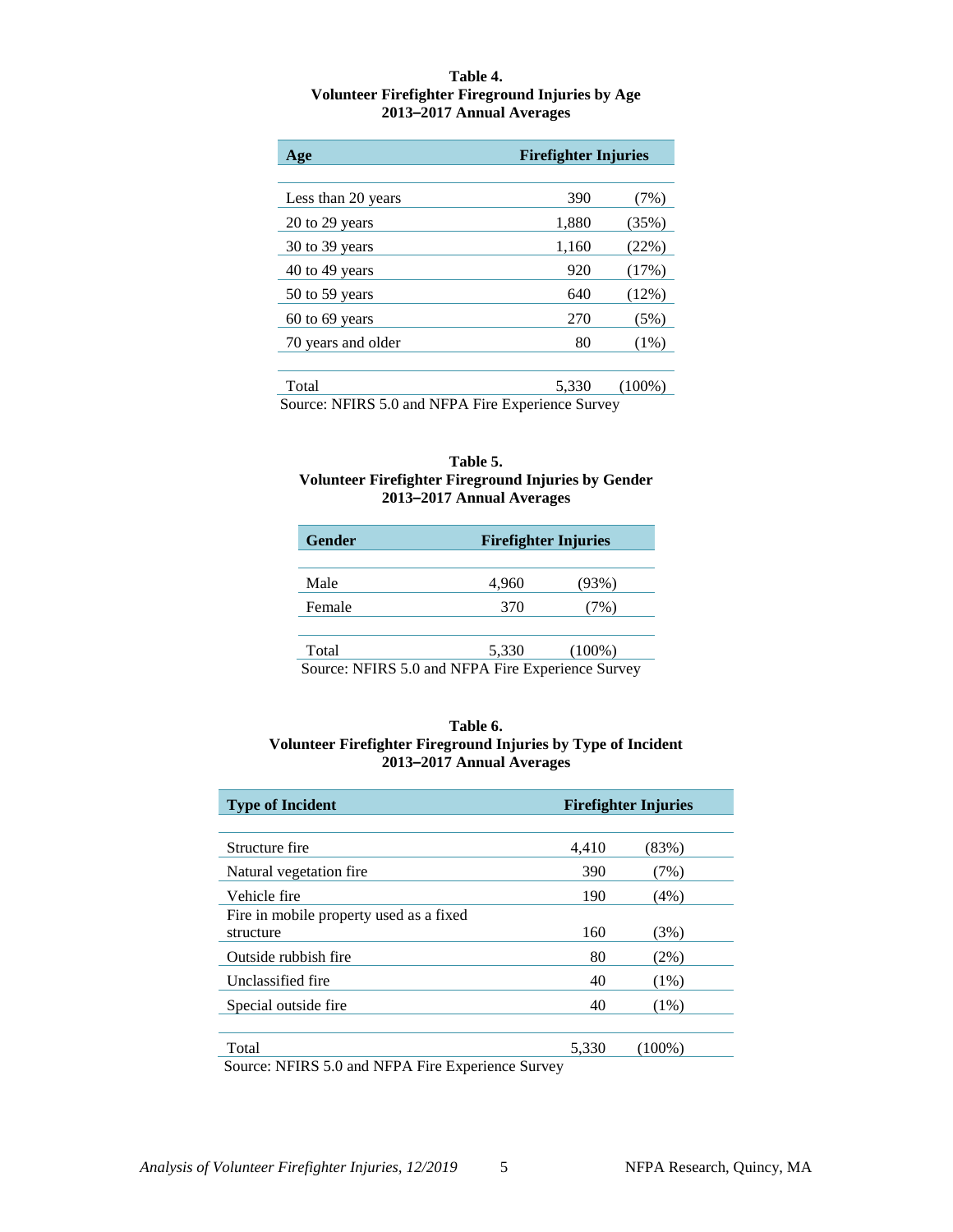#### <span id="page-6-0"></span>**Table 7. Volunteer Firefighter Fireground Injuries by Property Use 2013–2017 Annual Averages**

| <b>Property Use</b>                        | <b>Firefighter Injuries</b> |          |
|--------------------------------------------|-----------------------------|----------|
|                                            |                             |          |
| Residential                                | 3,700                       | $(69\%)$ |
| Outside or special property                | 560                         | $(11\%)$ |
| Storage                                    | 440                         | (8%)     |
| Mercantile or business                     | 210                         | $(4\%)$  |
| Industrial, utility, defense, agriculture, |                             |          |
| mining                                     | 130                         | $(2\%)$  |
| Assembly                                   | 110                         | $(2\%)$  |
| Manufacturing, processing                  | 100                         | $(2\%)$  |
| Educational                                | 30                          | $(1\%)$  |
| Other                                      | 30                          | $(1\%)$  |
|                                            |                             |          |
| Total                                      | 5.330                       | (100%)   |

Source: NFIRS 5.0 and NFPA Fire Experience Survey

#### **Table 8. Volunteer Firefighter Fireground Injuries by General Location 2013–2017 Annual Averages**

| <b>General Location</b> | <b>Firefighter Injuries</b> |           |  |
|-------------------------|-----------------------------|-----------|--|
|                         |                             |           |  |
| At scene, outside       | 3,620                       | $(68\%)$  |  |
| At scene, in structure  | 1,710                       | $(32\%)$  |  |
|                         |                             |           |  |
| Total                   | 5,330                       | $(100\%)$ |  |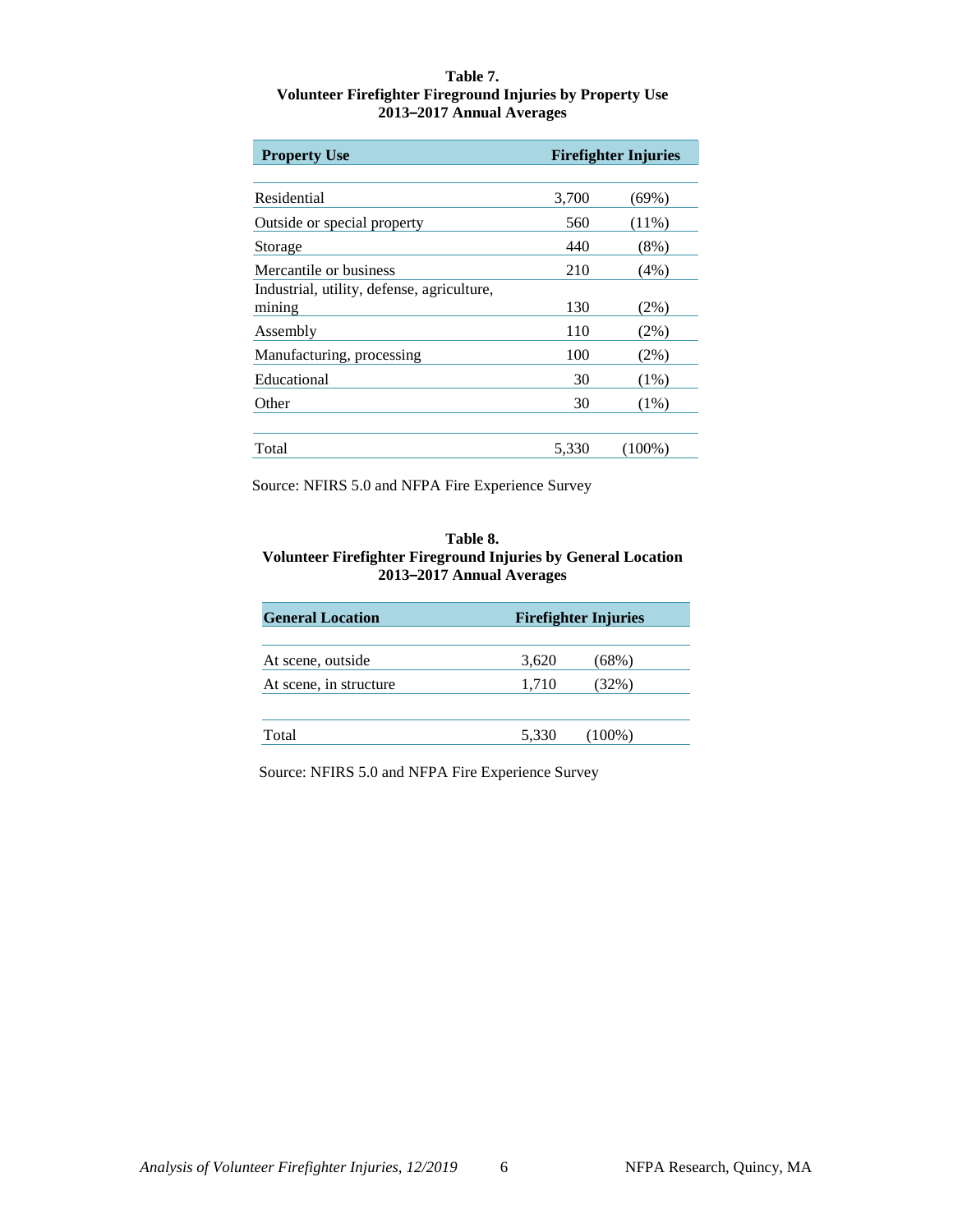#### **Table 9. Volunteer Firefighter Fireground Injuries by Specific Location 2013–2017 Annual Averages**

<span id="page-7-0"></span>

| <b>Specific Location</b>                     |       | <b>Firefighter Injuries</b> |
|----------------------------------------------|-------|-----------------------------|
| Outside at grade                             | 2,590 | $(49\%)$                    |
| In structure, excluding attic, roof, or wall | 1,470 | (28%)                       |
| On ground ladder                             | 130   | $(2\%)$                     |
| On steep grade                               | 120   | $(2\%)$                     |
| On roof                                      | 100   | $(2\%)$                     |
| In motor vehicle                             | 60    | $(1\%)$                     |
| In attic or other confined structural space  | 60    | $(1\%)$                     |
| On aerial ladder or in basket                | 50    | $(1\%)$                     |
| In ditch or trench                           | 40    | $(1\%)$                     |
| On vertical surface or ledge                 | 40    | $(1\%)$                     |
| Unspecified location                         | 590   | $(11\%)$                    |
| Other known location                         | 70    | $(1\%)$                     |
| Total                                        | 5,330 | $(100\%)$                   |

Source: NFIRS 5.0 and NFPA Fire Experience Survey

#### **Table 10. Volunteer Firefighter Fireground Injuries by Severity of Injury 2013–2017 Annual Averages**

| <b>Severity of Injury</b>                    | <b>Firefighter Injuries</b> |         |
|----------------------------------------------|-----------------------------|---------|
|                                              |                             |         |
| Treated by physician, not a lost-time injury | 2,040                       | (38%)   |
| First aid only                               | 1,270                       | (24%)   |
| Report only, including exposure              | 940                         | (18%)   |
| Lost-time injury, moderate severity          | 930                         | (17%)   |
| Lost-time injury, severe                     | 110                         | $(2\%)$ |
| Lost-time injury, life threatening           | 30                          | $(1\%)$ |
| Total                                        | 5.330                       | (100%)  |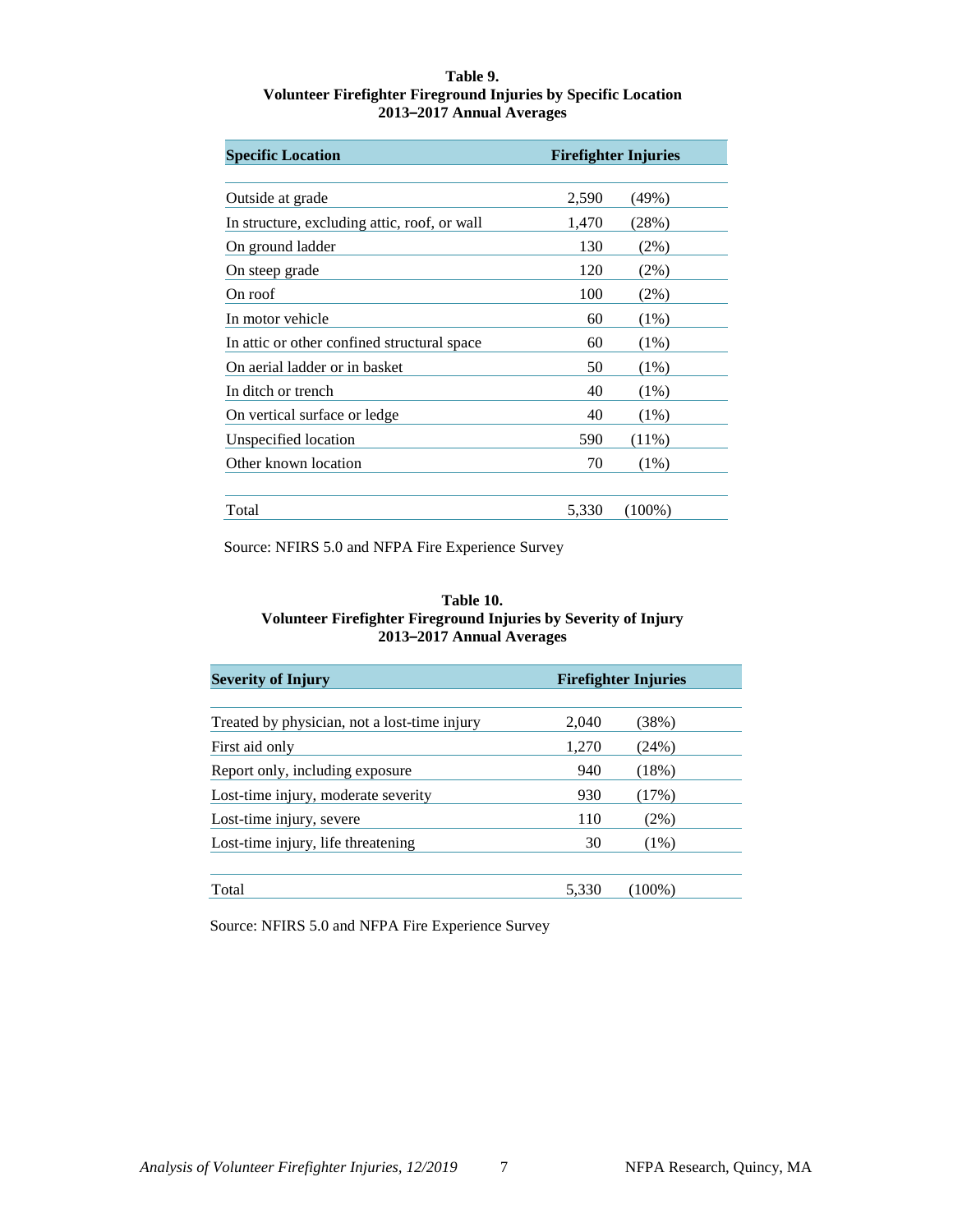#### **Table 11. Volunteer Firefighter Fireground Injuries by Cause of Injury 2013–2017 Annual Averages**

<span id="page-8-0"></span>

| <b>Cause of Injury</b>                           | <b>Firefighter Injuries</b> |          |
|--------------------------------------------------|-----------------------------|----------|
|                                                  |                             |          |
| Overexertion or strain                           | 1,370                       | (26%)    |
| Exposure to hazard                               | 1,060                       | $(20\%)$ |
| Contact with object                              | 710                         | (13%)    |
| Slip or trip                                     | 640                         | (12%)    |
| Fall                                             | 600                         | $(11\%)$ |
| Struck or assaulted by person, animal, or object | 430                         | $(8\%)$  |
| Other cause                                      | 520                         | $(10\%)$ |
|                                                  |                             |          |
| Total                                            | 5.330                       | (100%)   |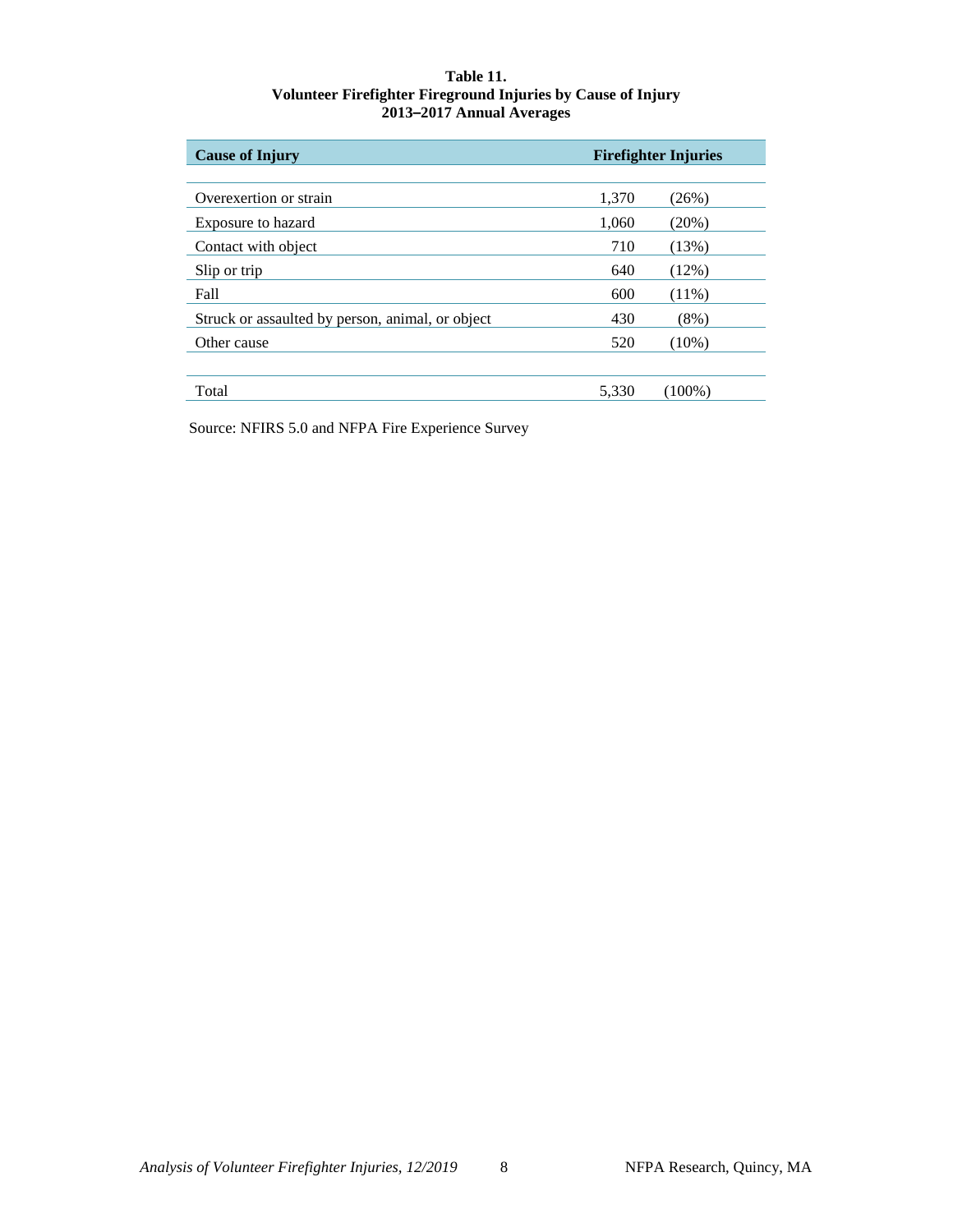#### **Table 12. Volunteer Firefighter Fireground Injuries by Activity When Injured 2013–2017 Annual Averages**

<span id="page-9-0"></span>

| <b>Activity When Injured</b>                               | <b>Firefighter Injuries</b> |           |
|------------------------------------------------------------|-----------------------------|-----------|
| Extinguishing fire or neutralizing incident                | 2,750                       | (52%)     |
| Handling charged hose lines                                | 1,470                       | (28%)     |
| Using hand tools in extinguishment activity                | 370                         | (7%)      |
| Other known extinguishing or neutralizing activity         | 40                          | (1%)      |
| Unclassified extinguishing fire or neutralizing incident   | 870                         | (16%)     |
| Suppression support                                        | 1,260                       | (24%)     |
| Overhaul                                                   | 560                         | (11%)     |
| Ventilation with hand tools                                | 90                          | $(2\%)$   |
| Ventilation with power tools                               | 80                          | $(1\%)$   |
| Salvage                                                    | 60                          | (1%)      |
| Forcible entry                                             | 50                          | $(1\%)$   |
| Unclassified suppression support                           | 420                         | (8%)      |
| Other incident scene activity                              | 530                         | (10%)     |
| Picking up tools, equipment, or hose on scene              | 130                         | $(2\%)$   |
| Moving tools or equipment around scene                     | 120                         | $(2\%)$   |
| Laying hose                                                | 100                         | (2%)      |
| Catching hydrant                                           | 40                          | $(1\%)$   |
| Other incident scene activity                              | 140                         | (3%)      |
| Operating fire department apparatus                        | 210                         | (4%)      |
| Operating engine or pumper                                 | 140                         | (3%)      |
| Operating aerial ladder or platform                        | 30                          | (1%)      |
| Other operating fire department apparatus                  | 40                          | $(1\%)$   |
| Driving or riding vehicle                                  | 140                         | (3%)      |
| Getting off fire department vehicle                        | 90                          | (2%)      |
| Riding fire department vehicle                             | 20                          | $(0\%)$   |
| Other driving or riding vehicle                            | 40                          | $(1\%)$   |
| <b>EMS</b> or rescue                                       | 130                         | (2%)      |
| Searching for victim                                       | 60                          | (1%)      |
| Rescuing fire victim                                       | 40                          | $(1\%)$   |
| Other EMS or rescue activity                               | 30                          | (1%)      |
| Other known activity                                       | 60                          | (1%)      |
| Incident investigation, during incident                    | 40                          | $(1\%)$   |
| Administrative, communications, station, or other activity | 20                          | (0%)      |
| Unclassified activity                                      | 90                          | (2%)      |
|                                                            |                             |           |
| Total                                                      | 5,330                       | $(100\%)$ |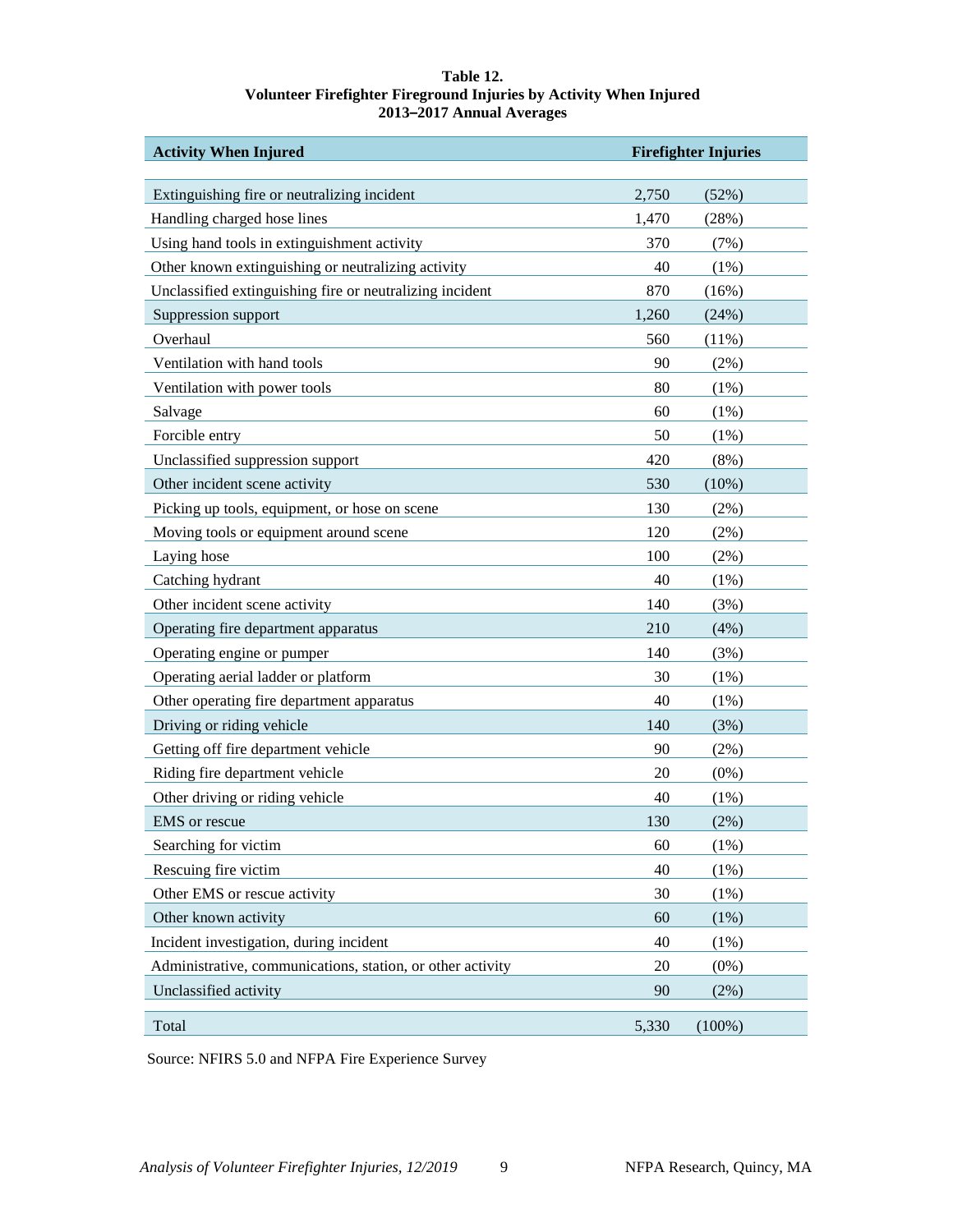#### **Table 13. Volunteer Firefighter Fireground Injuries by Primary Symptom 2013–2017 Annual Averages**

<span id="page-10-0"></span>

| <b>Primary Symptom</b>                           | <b>Firefighter Injuries</b> |           |
|--------------------------------------------------|-----------------------------|-----------|
| Strain or sprain                                 | 850                         | (15%)     |
| Exhaustion or fatigue, including heat exhaustion | 560                         | (10%)     |
| Cut or laceration                                | 500                         | $(9\%)$   |
| Thermal burns                                    | 450                         | $(8\%)$   |
| Pain only                                        | 400                         | (7%)      |
| Smoke inhalation                                 | 310                         | (5%)      |
| Contusion or bruise, minor trauma                | 280                         | (5%)      |
| Dizziness, fainting, or weakness                 | 230                         | (4%)      |
| Breathing difficulty or shortness of breath      | 200                         | (4%)      |
| Fracture                                         | 190                         | (3%)      |
| Cardiac symptoms                                 | 170                         | (3%)      |
| Swelling                                         | 130                         | $(2\%)$   |
| Penetrating stab or puncture wound               | 110                         | $(2\%)$   |
| Dehydration                                      | 110                         | $(2\%)$   |
| Eye trauma, avulsion                             | 70                          | $(1\%)$   |
| Abrasion                                         | 70                          | $(1\%)$   |
| Nausea                                           | 60                          | $(1\%)$   |
| Dislocation                                      | 50                          | $(1\%)$   |
| Scald burn                                       | 50                          | $(1\%)$   |
| Vomiting                                         | 50                          | $(1\%)$   |
| Hazardous fumes inhalation                       | 50                          | (1%)      |
| Sickness, other                                  | 40                          | $(1\%)$   |
| Crushing                                         | 40                          | $(1\%)$   |
| Electric shock                                   | 30                          | $(1\%)$   |
| Burns and smoke inhalation                       | 30                          | $(1\%)$   |
| Disorientation                                   | 30                          | (1%)      |
| Other known symptom                              | 140                         | (3%)      |
| Unclassified symptom                             | 100                         | $(2\%)$   |
| Total                                            | 5,330                       | $(100\%)$ |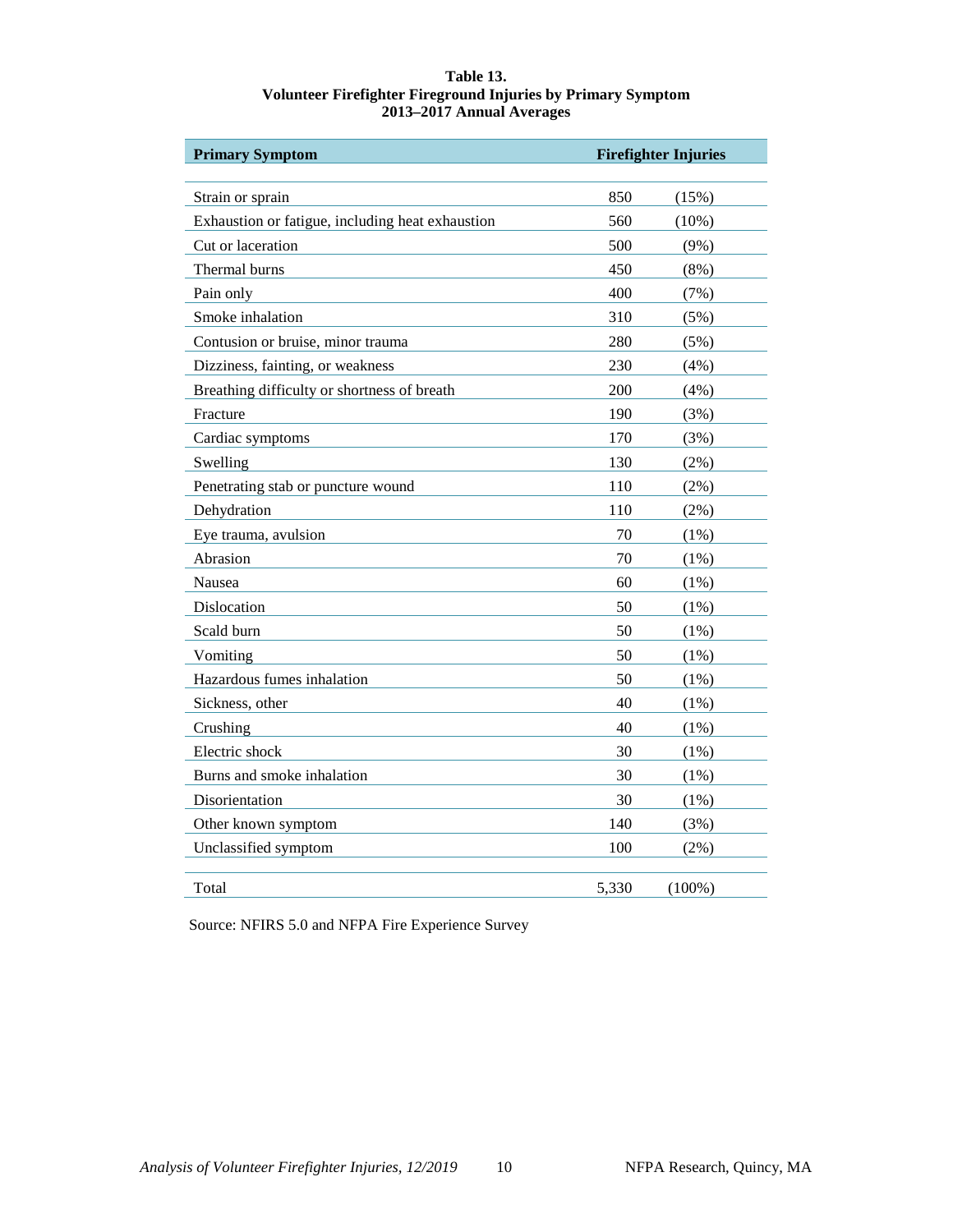#### **Table 14. Volunteer Firefighter Fireground Injuries by Primary Body Part 2013–2017 Annual Averages**

<span id="page-11-0"></span>

| <b>Primary Body Part</b>                    | <b>Firefighter Injuries</b> |         |
|---------------------------------------------|-----------------------------|---------|
|                                             |                             |         |
| <b>Upper extremities</b>                    | 1,160                       | (22%)   |
| Hand and fingers                            | 740                         | (14%)   |
| Wrist                                       | 150                         | (3%)    |
| Arm: lower, not including elbow or wrist    | 120                         | (2%)    |
| Arm: upper, not including elbow or shoulder | 80                          | (1%)    |
| Elbow                                       | 70                          | (1%)    |
| Lower extremities                           | 1,070                       | (20%)   |
| Knee                                        | 360                         | (7%)    |
| Ankle                                       | 360                         | (7%)    |
| Lower leg                                   | 160                         | (3%)    |
| Foot and toes                               | 140                         | (3%)    |
| <b>Upper</b> leg                            | 60                          | (1%)    |
| Head                                        | 770                         | (14%)   |
| Eye                                         | 170                         | (3%)    |
| Ear                                         | 100                         | (2%)    |
| Nose                                        | 50                          | (1%)    |
| Mouth: includes lips, teeth, and interior   | 50                          | (1%)    |
| Unclassified head                           | 400                         | (7%)    |
| Multiple parts                              | 610                         | (11%)   |
| Multiple body parts: whole body             | 460                         | (9%)    |
| Multiple body parts: upper part of body     | 130                         | (2%)    |
| Multiple body parts: lower part of body     | 20                          | (0%)    |
| Neck and shoulders                          | 540                         | (10%)   |
| Shoulder                                    | 320                         | (6%)    |
| Neck                                        | 190                         | (4%)    |
| Throat                                      | 30                          | $(0\%)$ |
| Internal                                    | 480                         | (9%)    |
| Trachea and lungs                           | 310                         | (6%)    |
| Heart                                       | 80                          | $(2\%)$ |
| Stomach                                     | 20                          | (0%)    |
| Unclassified internal                       | 70                          | $(1\%)$ |
| Thorax                                      | 370                         | (7%)    |
| Chest                                       | 200                         | (4%)    |
| Back, except spine                          | 170                         | (3%)    |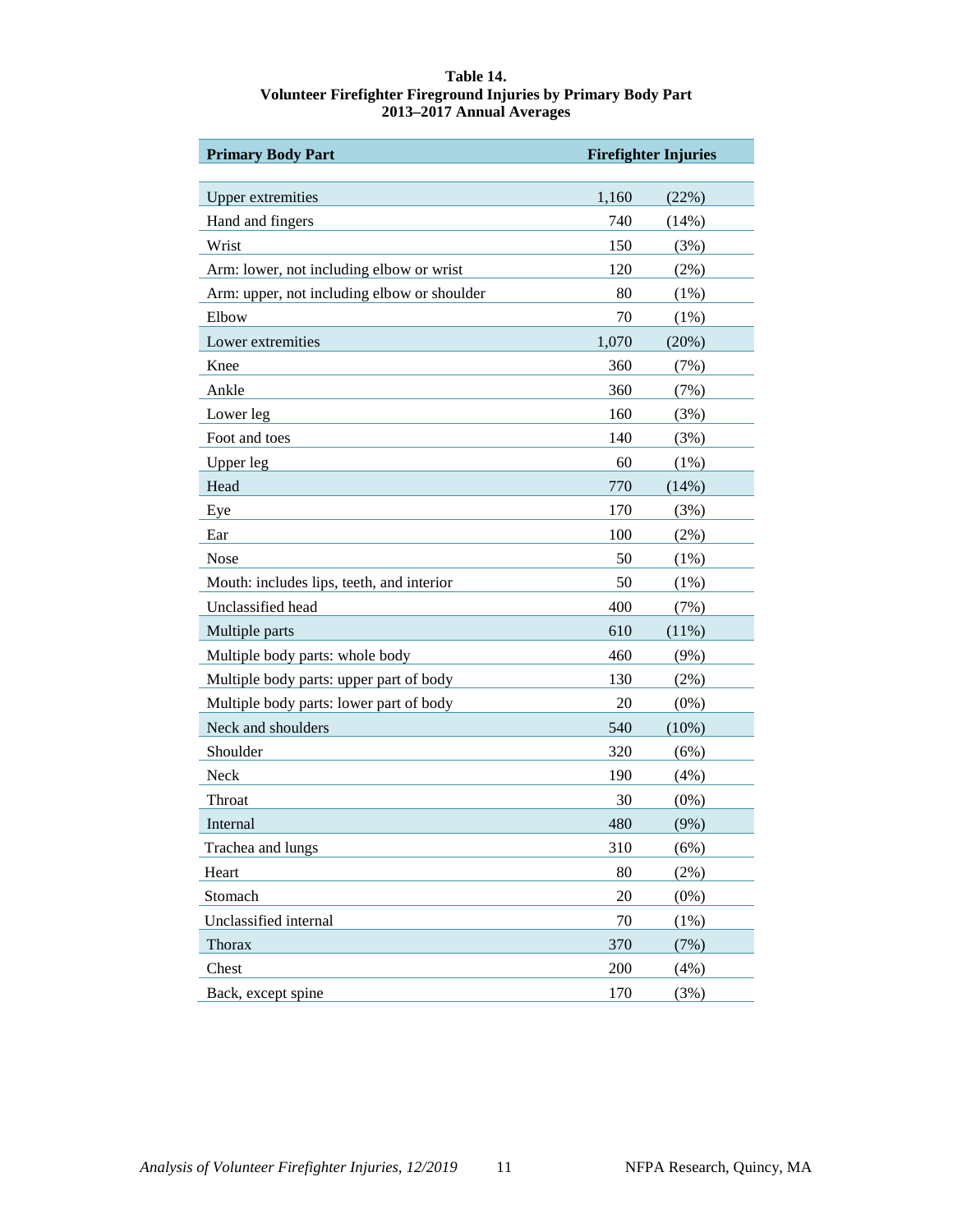#### **Table 14. Volunteer Firefighter Fireground Injuries by Primary Body Part 2013–2017 Annual Averages (continued)**

| <b>Primary Body Part</b>     | <b>Firefighter Injuries</b> |           |
|------------------------------|-----------------------------|-----------|
|                              |                             |           |
| Abdominal area               | 130                         | (2%)      |
| Hip, lower back, or buttocks | 70                          | (1%)      |
| Abdomen                      | 40                          | (1%)      |
| Pelvis or groin              | 20                          | $(0\%)$   |
| Spine                        | 120                         | (2%)      |
| Unclassified body part       | 80                          | $(1\%)$   |
|                              |                             |           |
| Total                        | 5,330                       | $(100\%)$ |